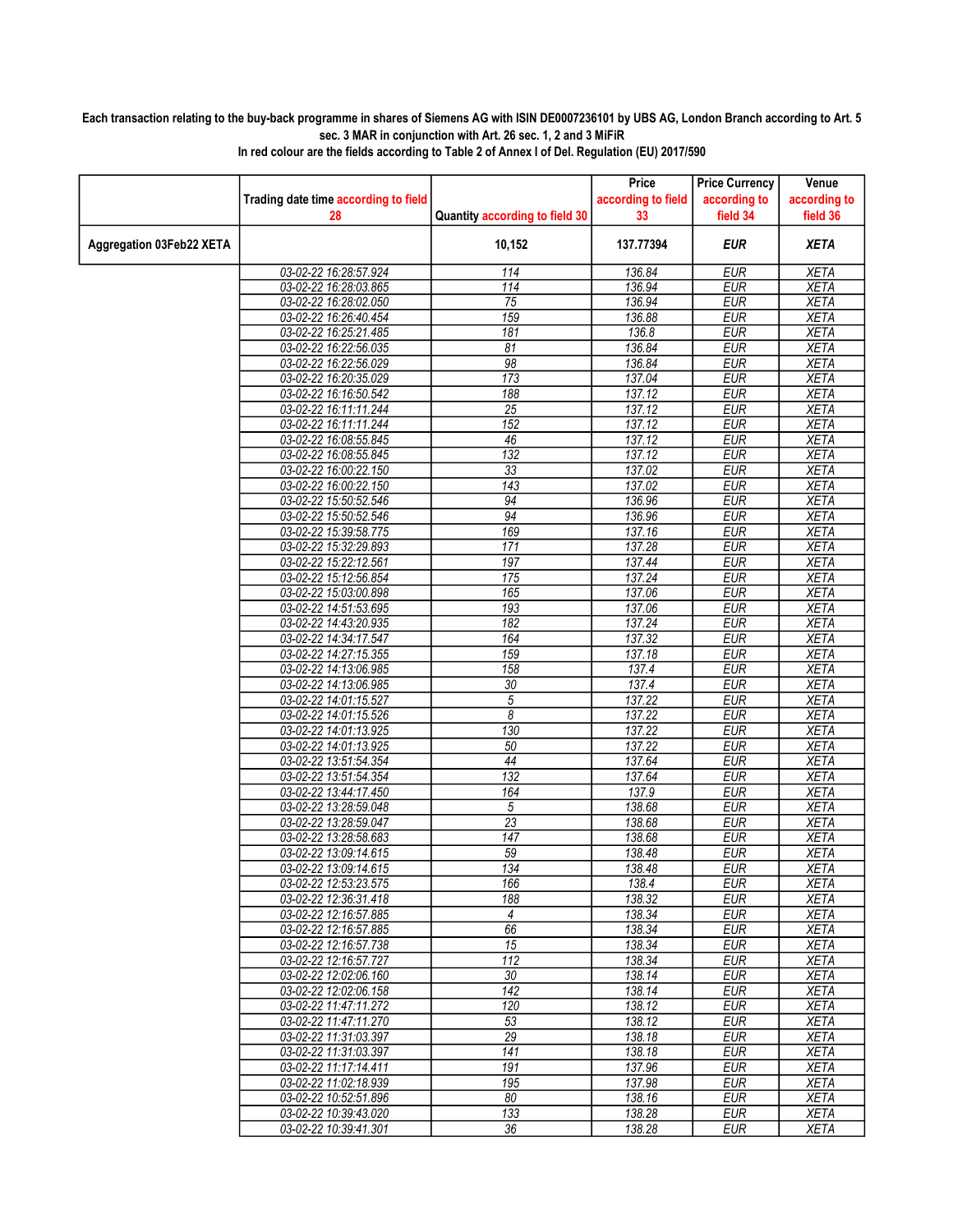| 03-02-22 10:27:45.862                             | 95  | 138.56 | <b>EUR</b> | <b>XETA</b> |
|---------------------------------------------------|-----|--------|------------|-------------|
| 03-02-22 10:27:45.862                             | 42  | 138.56 | <b>EUR</b> | <b>XETA</b> |
| 03-02-22 10:27:45.862                             | 48  | 138.56 | <b>EUR</b> | <b>XETA</b> |
| 03-02-22 10:17:03.002                             | 193 | 138.44 | <b>EUR</b> | <b>XETA</b> |
| 03-02-22 10:05:00.432                             | 160 | 137.92 | <b>EUR</b> | <b>XETA</b> |
| 03-02-22 09:54:11.882                             | 115 | 138.06 | <b>EUR</b> | <b>XETA</b> |
| 03-02-22 09:54:10.926                             | 57  | 138.06 | <b>EUR</b> | <b>XETA</b> |
| $0.3 - 0.2 - 2.2$ $0.9 \cdot 4.2 \cdot 4.2$ 5.2.3 | 172 | 137.92 | <b>EUR</b> | <b>XETA</b> |
| 03-02-22 09:32:30.044                             | 179 | 138.3  | <b>EUR</b> | <b>XETA</b> |
| 03-02-22 09:21:49.385                             | 176 | 138.04 | <b>EUR</b> | <b>XETA</b> |
| 03-02-22 09:13:33.659                             | 178 | 138    | <b>EUR</b> | <b>XETA</b> |
| 03-02-22 09:05:43.381                             | 177 | 138.02 | <b>EUR</b> | <b>XETA</b> |
| 03-02-22 09:01:05.129                             | 130 | 138.36 | <b>EUR</b> | <b>XETA</b> |
| 03-02-22 08:52:22.946                             | 194 | 138.08 | <b>EUR</b> | <b>XETA</b> |
| $0.3 - 0.2 - 2.208 + 4.44$ : 3.3, 8.20            | 47  | 138.48 | <b>EUR</b> | <b>XETA</b> |
| 03-02-22 08:44:33.820                             | 116 | 138.48 | <b>EUR</b> | <b>XETA</b> |
| 03-02-22 08:39:20.570                             | 4   | 138.22 | <b>EUR</b> | <b>XETA</b> |
| 03-02-22 08:39:20.204                             | 161 | 138.22 | <b>EUR</b> | <b>XETA</b> |
| 03-02-22 08:33:59.748                             | 28  | 138.32 | <b>EUR</b> | <b>XETA</b> |
| 03-02-22 08:33:59.748                             | 148 | 138.32 | <b>EUR</b> | <b>XETA</b> |
| 03-02-22 08:27:57.198                             | 147 | 138.08 | <b>EUR</b> | <b>XETA</b> |
| 03-02-22 08:27:57.198                             | 29  | 138.08 | <b>EUR</b> | <b>XETA</b> |
| 03-02-22 08:23:40.653                             | 185 | 137.46 | <b>EUR</b> | <b>XETA</b> |
| 03-02-22 08:20:30.995                             | 198 | 137.8  | <b>EUR</b> | <b>XETA</b> |
| 03-02-22 08:16:54.644                             | 172 | 138.04 | <b>EUR</b> | <b>XETA</b> |
| 03-02-22 08:12:03.689                             | 136 | 137.76 | <b>EUR</b> | <b>XETA</b> |
| 03-02-22 08:12:03.689                             | 35  | 137.76 | <b>EUR</b> | <b>XETA</b> |
| $0.3 - 0.2 - 2.208 + 0.909 + 0.958$               | 61  | 138.22 | <b>EUR</b> | <b>XETA</b> |
| 03-02-22 08:09:09.958                             | 128 | 138.22 | <b>EUR</b> | <b>XETA</b> |
| 03-02-22 08:07:30.707                             | 177 | 138.74 | <b>EUR</b> | <b>XETA</b> |
| 03-02-22 08:05:32.224                             | 197 | 139.06 | <b>EUR</b> | <b>XETA</b> |
|                                                   |     |        |            |             |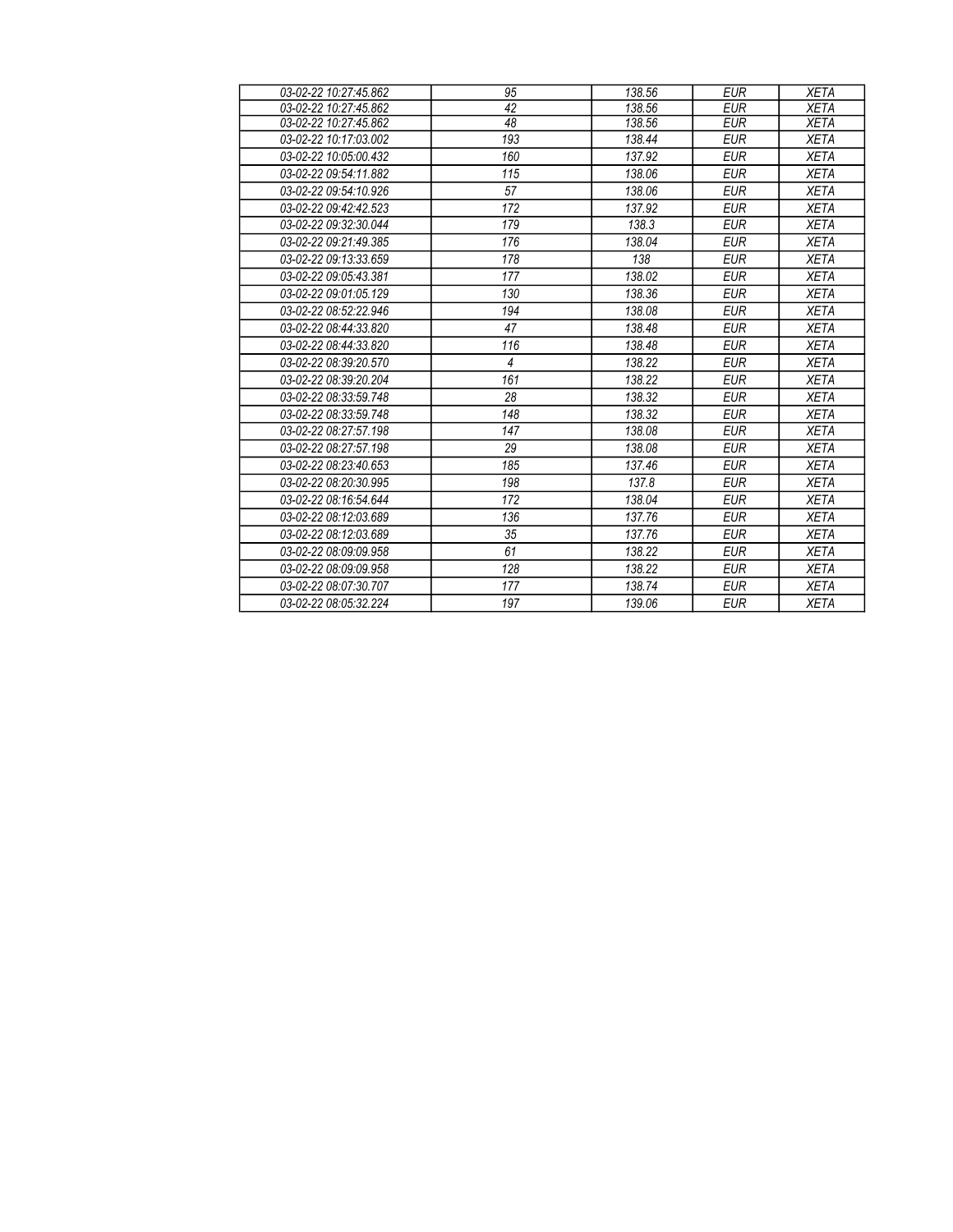## Each order relating to the buy-back programme above according to Art. 5 sec. 3 MAR in conjunction with Art. 25 sec. 1 and 2 MiFiR

In red colour are the fields according to Table 2 of the Annex of Del. Regulation (EU) 2017/580; alternatively you may report the

| Date and Time according to field 9 | <b>Segment MIC code</b><br>according to field 16 | <b>Transaction price</b><br>according to field 28 | <b>Price currency according</b><br>to field 29 | <b>Buy-sell indicator</b><br>according to field 32 |
|------------------------------------|--------------------------------------------------|---------------------------------------------------|------------------------------------------------|----------------------------------------------------|
| 03-02-22 16:28:57.924              | <b>XETA</b>                                      | 136.84                                            | <b>EUR</b>                                     | <b>BUY</b>                                         |
| 03-02-22 16:28:03.865              | <b>XETA</b>                                      | 136.94                                            | <b>EUR</b>                                     | <b>BUY</b>                                         |
| 03-02-22 16:28:02.050              | <b>XETA</b>                                      | 136.94                                            | <b>EUR</b>                                     | <b>BUY</b>                                         |
| 03-02-22 16:26:40.454              | <b>XETA</b>                                      | 136.88                                            | <b>EUR</b>                                     | <b>BUY</b>                                         |
| 03-02-22 16:25:21.485              | <b>XETA</b>                                      | 136.8                                             | <b>EUR</b>                                     | <b>BUY</b>                                         |
| 03-02-22 16:22:56.035              | <b>XETA</b>                                      | 136.84                                            | <b>EUR</b>                                     | <b>BUY</b>                                         |
| 03-02-22 16:22:56.029              | <b>XETA</b>                                      | 136.84                                            | <b>EUR</b>                                     | <b>BUY</b>                                         |
| 03-02-22 16:20:35.029              | <b>XETA</b>                                      | 137.04                                            | <b>EUR</b>                                     | <b>BUY</b>                                         |
| 03-02-22 16:16:50.542              | <b>XETA</b>                                      | 137.12                                            | <b>EUR</b>                                     | <b>BUY</b>                                         |
| 03-02-22 16:11:11.244              | <b>XETA</b>                                      | 137.12                                            | <b>EUR</b>                                     | <b>BUY</b>                                         |
| 03-02-22 16:11:11.244              | <b>XETA</b>                                      | 137.12                                            | <b>EUR</b>                                     | <b>BUY</b>                                         |
| 03-02-22 16:08:55.845              | <b>XETA</b>                                      | 137.12                                            | <b>EUR</b>                                     | <b>BUY</b>                                         |
| 03-02-22 16:08:55.845              | <b>XETA</b>                                      | 137.12                                            | <b>EUR</b>                                     | <b>BUY</b>                                         |
| 03-02-22 16:00:22.150              | <b>XETA</b>                                      | 137.02                                            | <b>EUR</b>                                     | <b>BUY</b>                                         |
| 03-02-22 16:00:22.150              | <b>XETA</b>                                      | 137.02                                            | <b>EUR</b>                                     | <b>BUY</b>                                         |
| 03-02-22 15:50:52.546              | <b>XETA</b>                                      | 136.96                                            | <b>EUR</b>                                     | <b>BUY</b>                                         |
| 03-02-22 15:50:52.546              | <b>XETA</b>                                      | 136.96                                            | <b>EUR</b>                                     | <b>BUY</b>                                         |
| 03-02-22 15:39:58.775              | <b>XETA</b>                                      | 137.16                                            | <b>EUR</b>                                     | <b>BUY</b>                                         |
| 03-02-22 15:32:29.893              | <b>XETA</b>                                      | 137.28                                            | <b>EUR</b>                                     | <b>BUY</b>                                         |
| 03-02-22 15:22:12.561              | <b>XETA</b>                                      | 137.44                                            | <b>EUR</b>                                     | <b>BUY</b>                                         |
| 03-02-22 15:12:56.854              | <b>XETA</b>                                      | 137.24                                            | <b>EUR</b>                                     | <b>BUY</b>                                         |
| 03-02-22 15:03:00.898              | <b>XETA</b>                                      | 137.06                                            | <b>EUR</b>                                     | <b>BUY</b>                                         |
| 03-02-22 14:51:53.695              | <b>XETA</b>                                      | 137.06                                            | <b>EUR</b>                                     | <b>BUY</b>                                         |
| 03-02-22 14:43:20.935              | <b>XETA</b>                                      | 137.24                                            | <b>EUR</b>                                     | <b>BUY</b>                                         |
| 03-02-22 14:34:17.547              | <b>XETA</b>                                      | 137.32                                            | <b>EUR</b>                                     | <b>BUY</b>                                         |
| 03-02-22 14:27:15.355              | <b>XETA</b>                                      | 137.18                                            | <b>EUR</b>                                     | <b>BUY</b>                                         |
| 03-02-22 14:13:06.985              | <b>XETA</b>                                      | $\overline{137.4}$                                | <b>EUR</b>                                     | <b>BUY</b>                                         |
| 03-02-22 14:13:06.985              | <b>XETA</b>                                      | $\overline{137.4}$                                | <b>EUR</b>                                     | <b>BUY</b>                                         |
| 03-02-22 14:01:15.527              | <b>XETA</b>                                      | 137.22                                            | <b>EUR</b>                                     | <b>BUY</b>                                         |
| 03-02-22 14:01:15.526              | <b>XETA</b>                                      | 137.22                                            | <b>EUR</b>                                     | <b>BUY</b>                                         |
| 03-02-22 14:01:13.925              | <b>XETA</b>                                      | 137.22                                            | <b>EUR</b>                                     | <b>BUY</b>                                         |
| 03-02-22 14:01:13.925              | <b>XETA</b>                                      | 137.22                                            | <b>EUR</b>                                     | <b>BUY</b>                                         |
| 03-02-22 13:51:54.354              | <b>XETA</b>                                      | 137.64                                            | <b>EUR</b>                                     | <b>BUY</b>                                         |
| 03-02-22 13:51:54.354              | <b>XETA</b>                                      | 137.64                                            | <b>EUR</b>                                     | <b>BUY</b>                                         |
| 03-02-22 13:44:17.450              | <b>XETA</b>                                      | 137.9                                             | <b>EUR</b>                                     | <b>BUY</b>                                         |
| 03-02-22 13:28:59.048              | <b>XETA</b>                                      | 138.68                                            | <b>EUR</b>                                     | <b>BUY</b>                                         |
| 03-02-22 13:28:59.047              | <b>XETA</b>                                      | 138.68                                            | <b>EUR</b>                                     | <b>BUY</b>                                         |
| 03-02-22 13:28:58.683              | <b>XETA</b>                                      | 138.68                                            | <b>EUR</b>                                     | <b>BUY</b>                                         |
| 03-02-22 13:09:14.615              | <b>XETA</b>                                      | 138.48                                            | <b>EUR</b>                                     | <b>BUY</b>                                         |
| 03-02-22 13:09:14.615              | <b>XETA</b>                                      | 138.48                                            | <b>EUR</b>                                     | <b>BUY</b>                                         |
| 03-02-22 12:53:23.575              | <b>XETA</b>                                      | 138.4                                             | <b>EUR</b>                                     | <b>BUY</b>                                         |
| 03-02-22 12:36:31.418              | <b>XETA</b>                                      | 138.32                                            | <b>EUR</b>                                     | <b>BUY</b>                                         |
| 03-02-22 12:16:57.885              | <b>XETA</b>                                      | 138.34                                            | <b>EUR</b>                                     | <b>BUY</b>                                         |
| 03-02-22 12:16:57.885              | <b>XETA</b>                                      | 138.34                                            | <b>EUR</b>                                     | <b>BUY</b>                                         |
| 03-02-22 12:16:57.738              | <b>XETA</b>                                      | 138.34                                            | <b>EUR</b>                                     | <b>BUY</b>                                         |
| 03-02-22 12:16:57.727              | <b>XETA</b>                                      | 138.34                                            | <b>EUR</b>                                     | <b>BUY</b>                                         |
| 03-02-22 12:02:06.160              | <b>XETA</b>                                      | 138.14                                            | <b>EUR</b>                                     | <b>BUY</b>                                         |
| 03-02-22 12:02:06.158              | <b>XETA</b>                                      | 138.14                                            | <b>EUR</b>                                     | <b>BUY</b>                                         |